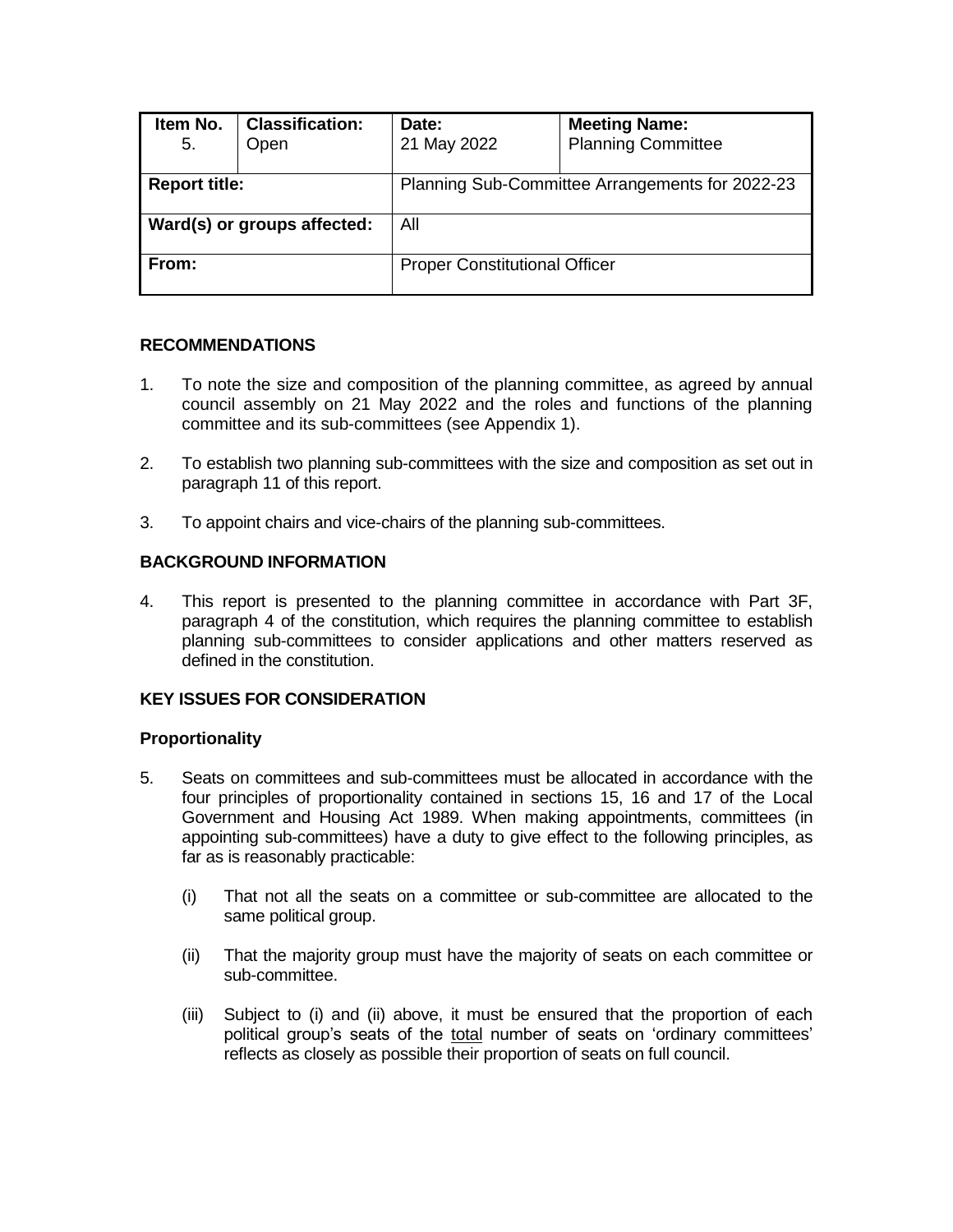(iv) Subject to (i) to (iii) above, the proportion of each political group's seats on each committee and sub-committee reflects as closely as possible their proportion of seats on full council.

Note: This rule applies to all committees, sub-committees and joint committees, except for licensing committee and community councils.

#### **Planning sub-committees**

- 6. The committee is invited to note the roles and functions of the planning committee and planning sub-committees as set out in Appendix 1, which were approved by council assembly on 23 May 2012 and amended in February 2019.
- 7. Sub-committees are not 'ordinary' committees and are each considered individually for the purposes of proportionality. So far as it is reasonably practicable to do so, the allocation of seats on each sub-committee should bear the same proportion to the number of the seats held by that group on the council. The planning committee can agree an allocation that is disproportionate, provided no member votes against this.
- 8. The most proportionate allocation will depend on the number of members of the subcommittee. The following sub-committee sizes would provide the following allocation of places:

| Size of sub-committee | Labour | <b>Liberal Democrats</b> |
|-----------------------|--------|--------------------------|
| Eight seats           |        |                          |
| Seven seats           |        |                          |
| Six seats             |        |                          |
| Five seats            |        |                          |
| Four seats            |        |                          |

Note: The above allocations are rounded up with Liberal Democrats with an average of 25% of allocated seats.

#### **Appointments to seats**

- 9. Section 16 (1) of the Local Government and Housing Act 1989 provides that it is the duty of the authority or committee to exercise their power to make appointments to a body as to give effect 'to such wishes about who is to be appointed to the seats on that body which are allocated to a particular political group as are expressed by that group'.
- 10. There is no requirement that a seat allocated to a particular group can only be filled by a member of that group. Therefore groups have the discretion to allocate seats as they wish, including to a member of another group.

#### **Membership of sub-committees**

11. In 2021-22, the two planning sub-committees (sub-committees A and B) were established with a size of 7 seats and composition (5 Labour and 2 Liberal Democrat